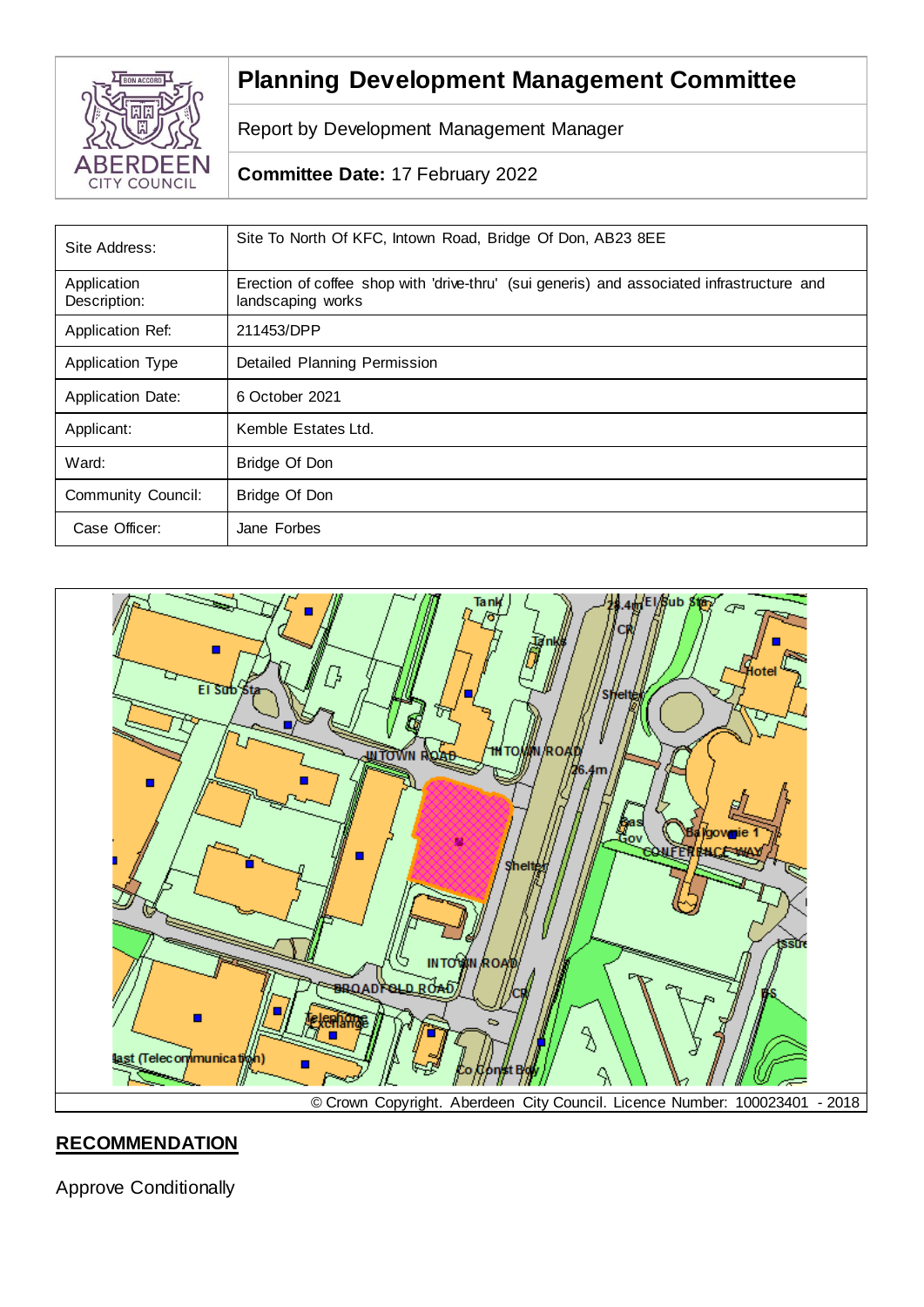#### **APPLICATION BACKGROUND**

#### **Site Description**

The application site, which is bound to the north and east by Intown Road, forms part of the Bridge of Don Industrial Estate. It extends to 0.28ha, and previously formed part of a wider site which was occupied by a car sales garage and car repair/servicing workshop, prior to the entire site being cleared and subdivided, with the 0.25ha site created to the south redeveloped as a hot-food restaurant and drive-thru (KFC).

To the west of the site, and at a slightly higher level beyond a retaining wall, is a large industrial building and associated access/yard, whilst to the north, across Intown Road, is a BOC Gas depot. To the east of the site, and beyond Intown Road lies an area of landscaping which runs parallel to the A956 Ellon Road dual carriageway.

#### **Relevant Planning History**

**P120633**: Redevelopment of the site, including demolition of car showroom and workshop, with an industrial/commercial unit with car park and yard. Approved conditionally in June 2015.

**P151586**: Temporary consent for a 76-bedroom containerised hotel with social space and 68 parking spaces & change of use to Class 7 hotel. Application withdrawn prior to determination on 19 November 2015.

**191277/DPP**: Erection of coffee shop with 'drive-thru' (sui generis) and associated infrastructure and landscaping works. Application refused under delegated powers on 5 March 2020. The decision was referred to the Local Review Body on 1 June 2020. The LRB upheld the earlier decision and planning permission was refused.

#### **Planning History of the Adjacent Site**

**P160623**: Erection of fast food restaurant with associated 'drive-thru', infrastructure works and landscaping. Application refused under delegated powers on 21 December 2016. The decision was referred to the Local Review Body on 8 February 2017, where the proposal was again refused.

**170789/DPP:** Erection of fast food restaurant with associated 'drive-thru', infrastructure works and landscaping. Approved conditionally under delegated powers on 14 November 2017.

#### **APPLICATION DESCRIPTION**

#### **Description of Proposal**

Detailed planning permission is sought for the erection of a coffee shop and 'drive-thru' facility, with associated car parking and landscaping. This would comprise a flat roofed, single storey building (190m²) incorporating an enclosed utility yard area (30m²) located within the northern section of the site; a vehicle access for the drive-thru facility running clockwise from the access off Intown Road along the outer limits of the developed area of the plot; the 'drive-thru' collection point located along the northern elevation of the building; 22 proposed car parking spaces (including 3 disabled spaces and 2 charging bays), 2 motorcycle spaces which would be located centrally and to the south of the coffee shop/drive-thru building and 9 cycle parking spaces, comprising 5 secure lockers and 2 cycle hoops providing the remaining 4 spaces.

The proposed external finishes of the building would include a combination of full height glazing, vertical larch timber panel cladding and light brown composite panel cladding to the front (south) elevation, which faces south across the car park and incorporates the main customer entrance to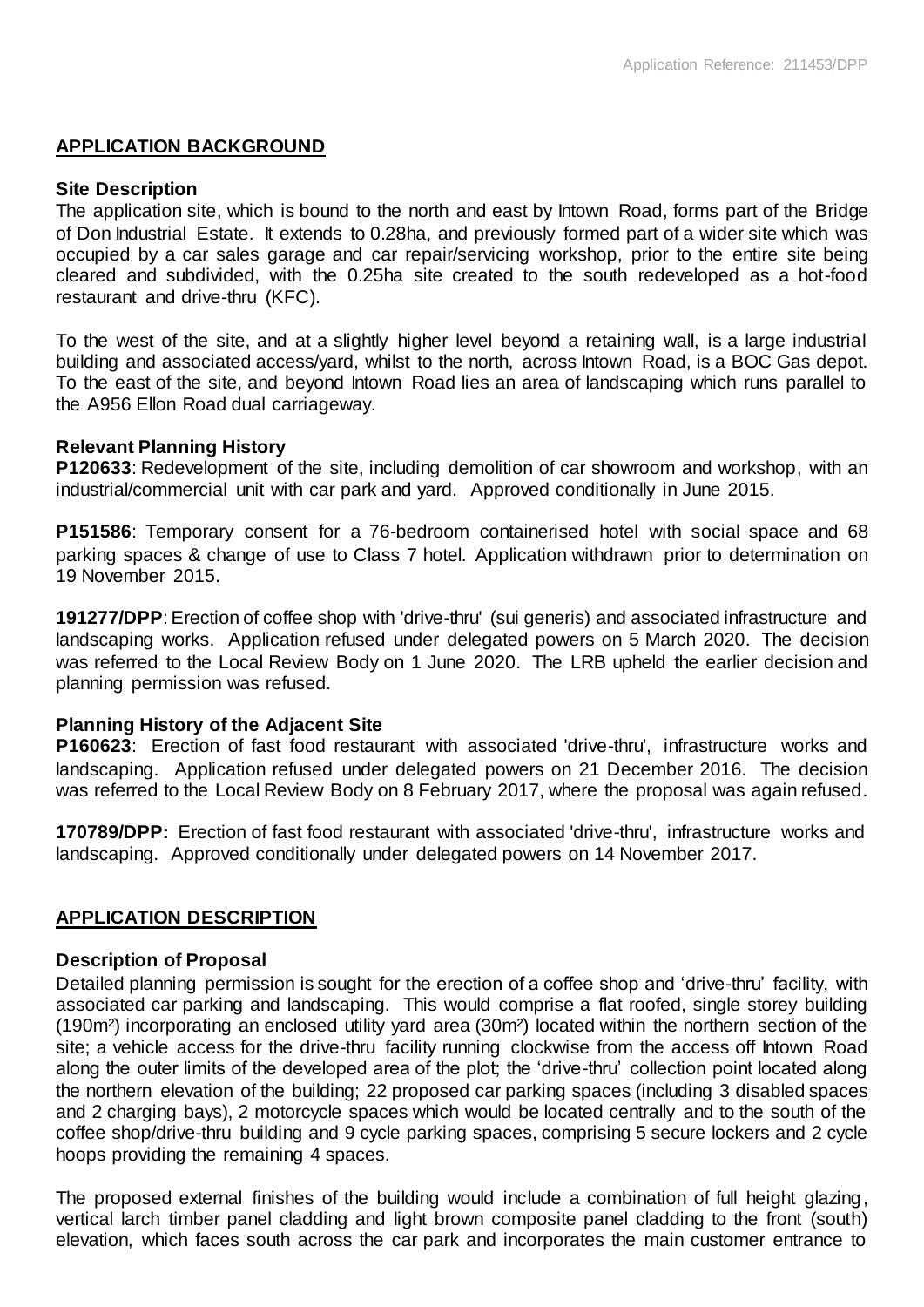the building. The east elevation facing across Intown Road would incorporate the same composite panel cladding; with the remaining elevations including a combination of vertical timber panels, full height glazing and composite panel cladding. All glazing would include grey aluminium frames. The roof would be finished in a light grey laminated membrane which would be screened by means of a parapet clad in brown composite panels to match the walls. Finally, a 6.3m x 3.1m tower feature finished in vertical larch timber panelling would be located on the roof of the building, set back some 6.8m from its southern (front) elevation, and projecting to a height of some 3 metres above roof level.

The proposed landscaping includes a combination of tree and shrub planting with amenity grass along all four boundaries of the site.

## **Amendments**

Amendments were made to the proposal by the applicant in December 2021:

- The site layout was revised to deliver a larger area of public space and outdoor seating adjacent to the entrance to the coffee shop building and more direct pedestrian access between the coffee shop and associated car park.
- 5 secure cycle parking spaces have been accommodated within the revised site layout.
- The design of the proposed coffee shop building was revised, including replacement of the previously proposed mono-pitch roof with a flat roof and the introduction of a timber clad tower feature to the roof, all to reflect a recent change in the corporate design requirements of the applicant.

## **Supporting Documents**

All drawings and supporting documents listed below can be viewed on the Council's website at:

[https://publicaccess.aberdeencity.gov.uk/online](https://publicaccess.aberdeencity.gov.uk/online-applications/applicationDetails.do?activeTab=documents&keyVal=R0JYL2BZGQ100)[applications/applicationDetails.do?activeTab=documents&keyVal=R0JYL2BZGQ100](https://publicaccess.aberdeencity.gov.uk/online-applications/applicationDetails.do?activeTab=documents&keyVal=R0JYL2BZGQ100)

- Planning Statement by Halliday Fraser Munro, dated September 2021
- Drainage Impact Assessment (Revision 2) by Cameron & Ross, dated September 2021
- Transport Statement by ECS Transport Planning Ltd, dated September 2021
- Travel & Servicing Management Plan by Halliday Fraser Munro, submitted December 2021
- Correspondence from the agent, on behalf of the applicant (dated 2 December 2021), addressing points raised in consultation comments and letters of representation
- Correspondence from the marketing agent Mark Halliday & Co, on behalf of the applicant, submitted October 2021 and January 2022

## **Reason for Referral to Committee**

The application has been referred to the Planning Development Management Committee because Bridge of Don Community Council has objected to the proposal. Accordingly, the application falls outwith the scope of the Council's Scheme of Delegation.

## **CONSULTATIONS**

**Health And Safety Executive (Hazardous Substances Consent) –** No objection. Do not advise against the proposed development.

**ACC - Roads Development Management Team –** The Roads Development Management (DM) team reviewed the information submitted, including in terms of access, parking, internal road layout, local road network, drainage and a travel plan framework. Initial concerns raised relating to the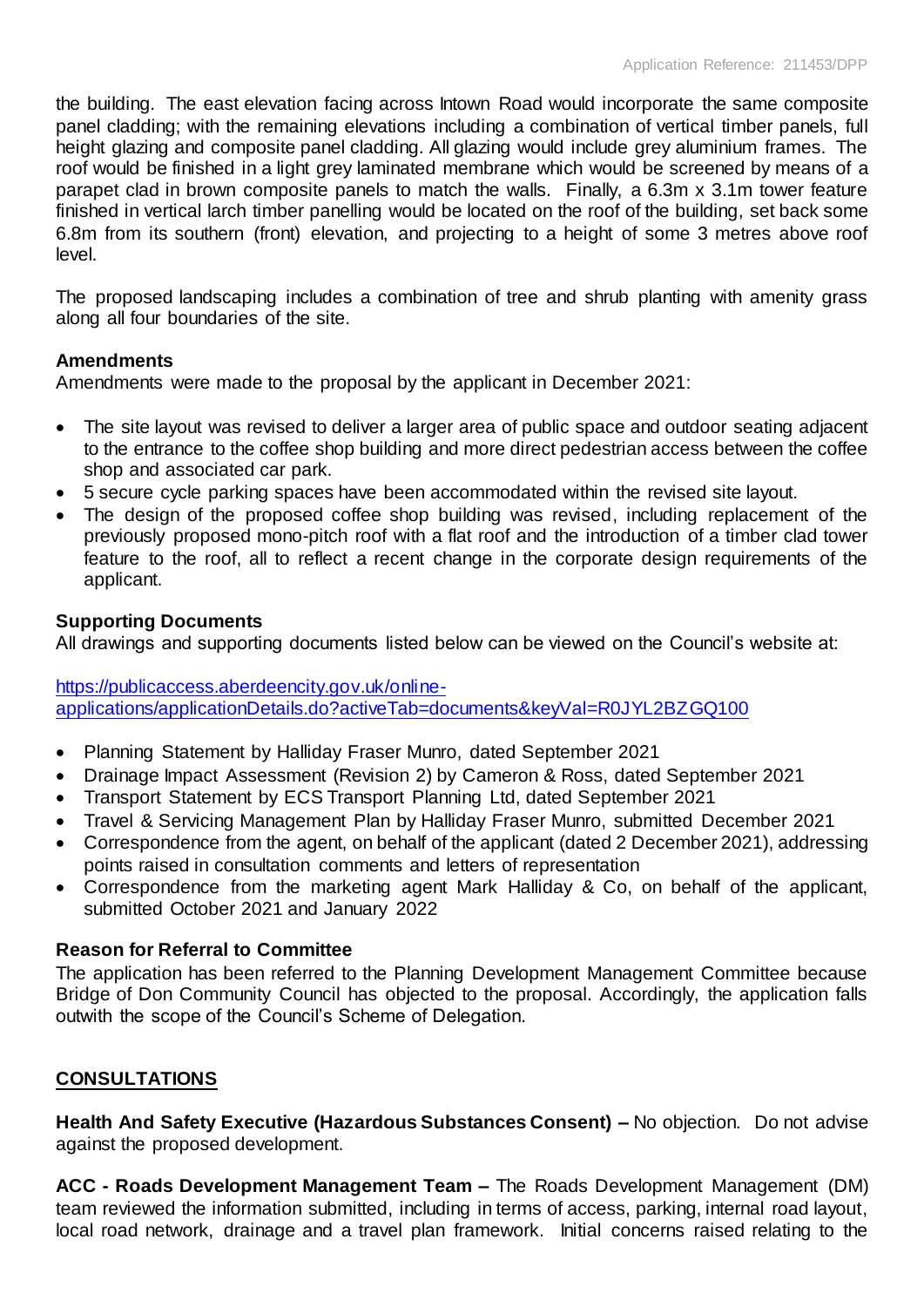absence of secure cycle parking for staff on site have been addressed. Roads Development Management (DM) raised no objection to the development proposal subject to conditions being applied including in relation to the submission of a travel plan. Further detail on the consultation response is covered in the evaluation section of this report.

**ACC - Environmental Health –** No objection. Considered the supporting documentation submitted, the proposed end use and site location and advised that the proposal was not considered likely to have a significant adverse noise impact and therefore a Noise Impact Assessment was considered neither necessary nor proportionate.

Advised that on the suggested use a significant adverse odour impact was not likely, therefore an Odour Impact Assessment was not considered necessary or proportionate. Confirmed that in the absence of a suitable commercial Local Extract Ventilation (LEV) system, the premises would be considered unsuitable for unrestricted class 3 uses therefore a suitably worded condition should be applied to restrict and allow for appropriate control of cooking activities which could give rise to odour emission.

**ACC - Waste and Recycling –** No objection. Confirmed that the proposed development would be classified as commercial and would therefore receive a business waste collection. Provided advice on the waste management requirements for the proposed development whilst noting that Aberdeen City Council can only provide a very general response regarding commercial developments given the range of waste service contractors operating in the city.

**Bridge Of Don Community Council –** The Bridge of Don Community Council objected to the proposal, and raised the following points:

- (1) Concerns relating to the existing traffic situation at the Ellon Road/Broadfold Road junction and at the Broadfold Road/Intown Road junction.
- (2) Cars are queuing on Ellon Road (a dual carriageway) to get onto Broadfold Road and access the current outlets. Depending on the situation cars may not get onto Intown Road.
- (3) An additional outlet in this area will only cause additional traffic which will come to a standstill with tempers being raised.
- (4) An example we have been made aware of is a resident visiting KFC Drive Thru and having to wait 30 mins to get out of Intown Road. As Intown Road is a no through road this situation unfortunately will become a normal occurrence.
- (5) Concerns raised regarding ACC Roads DM Team consultation response which outlines the following points: 1) The applicant has stated that the KFC TA shows the Broadfold Road junction *will operate at only 34% of the available capacity (including KFC traffic) after the road improvements which have recently been undertaken - meaning there is plenty of spare capacity for their site; and 2. The applicant has undertaken surveys of queues in the area in May 2021. These surveys evidence that there is significantly reduced queues and indiscriminate parking, which previously hindered the smooth operation of the junction.* The Community Council raise concerns with these points as on passing the junctions at various times a lot of built up traffic can be seen. The fact that McDonalds already have a traffic steward would suggest that there is still a problem with the volume of traffic for the road layout.
- (6) As far as the survey evidence, this was carried out in unprecedented times, where all roads were very quiet due to COVID restrictions with people opting to walk rather than take the car anywhere. Therefore, we would urge that a further survey is undertaken to provide up to date data, before any decision on this application is made. This survey needs to be carried out at peak times to give a true picture. Peak times being:- Thurs - Sun 1600 - 2000 and Sat & Sun 1200 – 1400".
- (7) Coffee outlets are very popular, as seen with the one at the Bridge of Don Retail Park. Subject to this, the anticipated volume of customers and therefore traffic associated with a new outlet, from not just local residents but also those heading out to Aberdeenshire, will cause undue traffic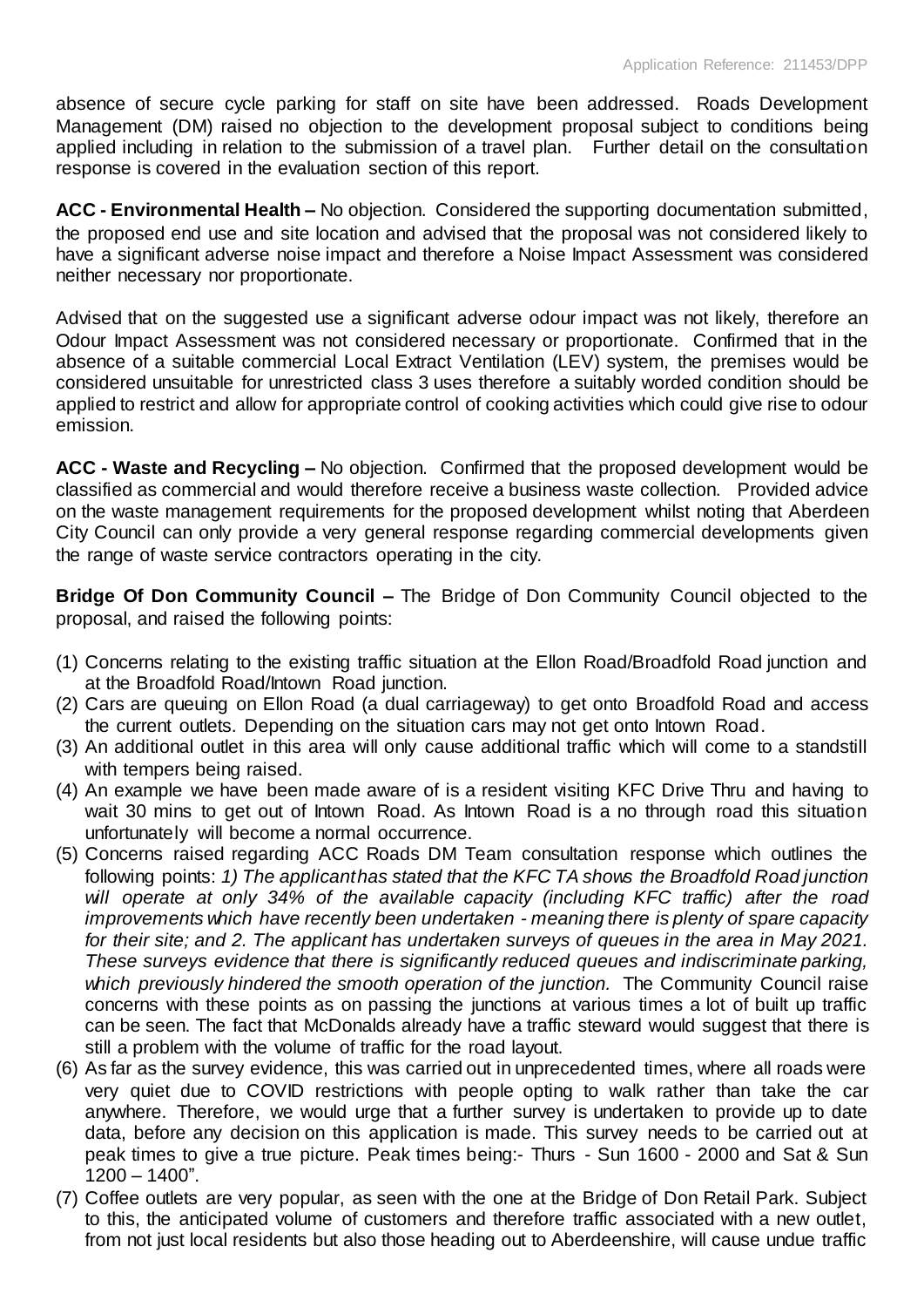backlog and chaos in the surrounding area, which raises safety concerns.

## **REPRESENTATIONS**

Three valid and timeously made representations have been received in relation to this application, two expressing objection and one expressing support. The points raised are summarised as follows:

## **Support**

- As a resident of Bridge of Don/Danestone community I have never seen KFC traffic causing any problems on this slip road, the traffic has been within their car park;
- Currently we need to travel into the city centre to buy a Starbucks;
- The location is perfect;
- The Community Council should contact residents for opinions especially when objecting to something that would be of benefit for the majority of us.

## **Objection**

- A drive-thru site needs to have active Rapid (or better) EV charging from the day the development is open and to have more than one charger, not 'passive' ie just ducting and cabling with no date as to when the infrastructure may be installed;
- The application is contrary to key policies of the Aberdeen City Local Development Plan, including: B1 'Business and Industrial Land', D1 'Quality Placemaking by Design', T2 'Managing the Transport Impact of Development' and T3 'Sustainable and Active Travel' (including the relevant Supplementary Guidance 'Transport and Accessibility');
- The application will have an adverse impact on the local road network and affect local road safety and the ability of employees of the BOC site which lies directly north of the application site to safely undertake their gas delivery operations;
- Local road network improvements undertaken since the previous application for this site have not addressed traffic issues;
- Traffic continues to back up on Intown Road and Broadfold Road onto the A956, creating a significant hazard at peak hours. Further drive through traffic will only increase these issues;
- Concerns raised regarding the proposed pedestrian network within the site;
- The site is totally dominated by parking, including circulating road space, a "Drive Thru" lane and service bays and does not present an attractive or welcoming space for pedestrians, cyclist or other active travel users;
- Cycle parking facilities are located remote from the main entrance and it is not clear if these facilities are secure, covered or well lit;
- Pedestrians face a 200m walk from the nearest bus stop on Ellon Road. The proposed parking allocation demonstrates a reliance on private car access;
- The Transport Statement suggests the traffic estimates for the proposed development are overestimated. The number of car parking spaces proposed for the site does not reflect this;
- The landscape plan does not indicate a path or trackway to allow refuse wheelie bin or skip access onto Intown Road;
- The Council's refuse manager has noted that the refuse collection area should include for an area of hard standing at storage and collections point(s), a dropped kerb at proposed bin collection point and yellow lines in front of bin collection point. No commitment to providing these can be found in the Transport Statement, suggesting that any facilities will not be compliant. In addition, there appears to be a considerable level difference (circa 1.75m) between the "Drive Thru" lane and Intown Road and it is not clear how wheelie bins or heavy refuse sacks can be safely transported to a collection point on Intown Road;
- If refuse collection is to be undertaken on Intown Road, this may impede vehicle access to the BOC site;
- There would be an overprovision of car parking spaces on site, contrary to policy and parking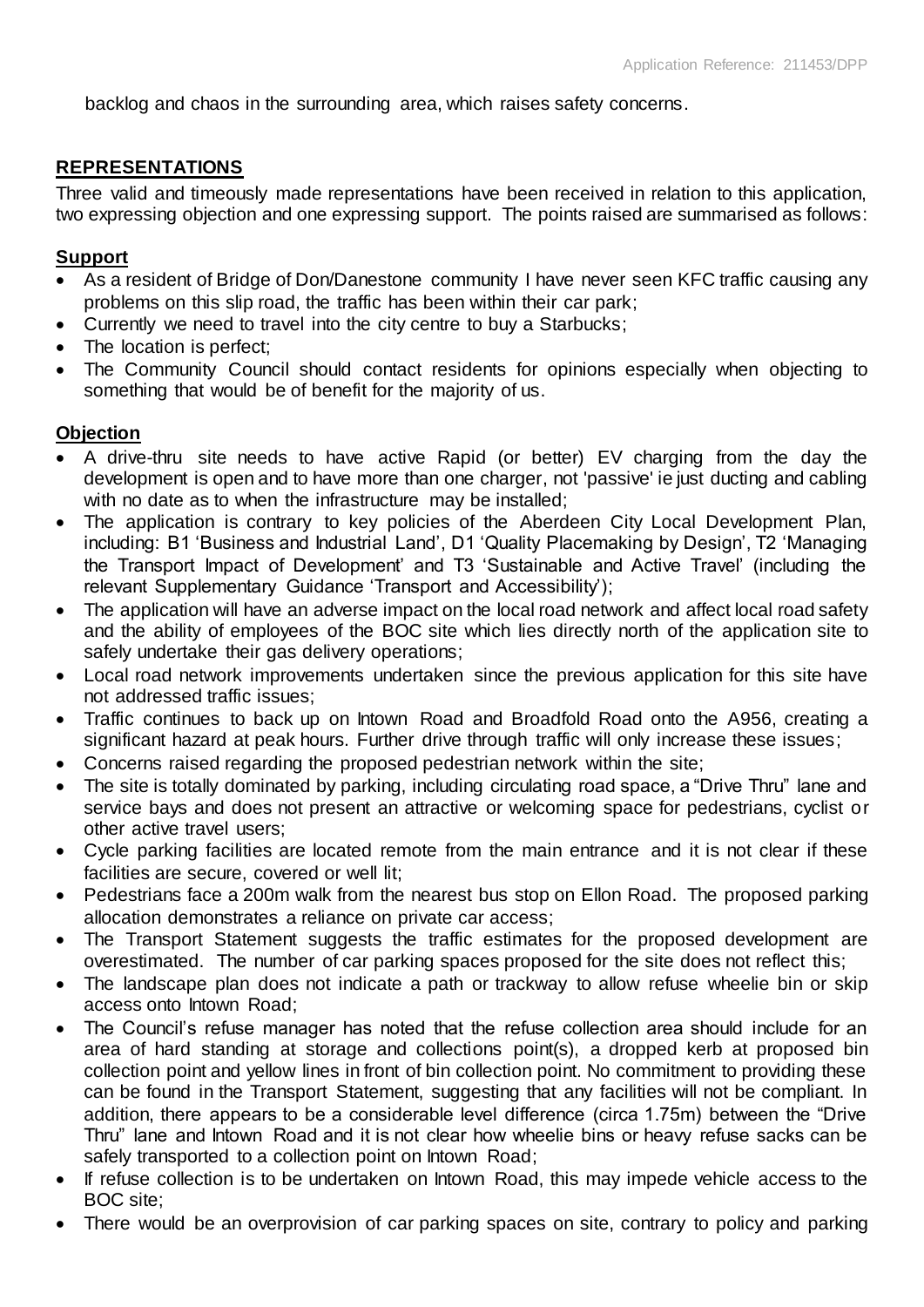standards;

- The proposal to have ducting for just 2 spaces is deficient and not in the spirit of national government aims to reduce reliance of internal combustion vehicles;
- Concerns raised regarding the servicing arrangements for the proposed development due to the constraints of the site;
- No details of the Service Management Plan have been provided;
- The purpose of the Rigid Truck swept path assessment drawing is unclear in the planning submission;
- The turning head area at the end of Intown Road that is proposed to turn refuse vehicles in is subject to parking and may restrict access for HGV refuse movements at this location;
- Concerns raised regarding the trip generation estimates, including the suggestion that trip sharing may occur between McDonalds and KFC users and the proposed Starbucks and whether delivery services (eg via Uber, Just Eat and Deliveroo) have been accounted for;
- The current McDonalds site requires a traffic steward to help control parking and traffic flow at the main access junction to the wider area. The proposed development is highly likely to exacerbate an already fragile transport network and cause significant safety and access concerns for all road users. No Road User Safety Audit (RUSA) has been offered or requested and as such it cannot be stated that proposed operation can operate in a safe and efficient manner;
- The Travel Plan provided in the Transport Statement is generic and lacks detail.

## **MATERIAL CONSIDERATIONS**

### **Legislative Requirements**

Sections 25 and 37(2) of the Town and Country Planning (Scotland) Act 1997 require that where, in making any determination under the planning acts, regard is to be had to the provisions of the Development Plan and that determination shall be made in accordance with the plan, so far as material to the application unless material considerations indicate otherwise.

## **National Planning Policy and Guidance**

Scottish Planning Policy

## **Development Plan**

#### Strategic Development Plan

The current Strategic Development Plan for Aberdeen City and Shire was approved by Scottish Ministers in September 2020 and forms the strategic component of the Development Plan. No issues of strategic or cross boundary significance have been identified.

#### Local Development Plan

Section 16 (1)(a)(ii) of the Town and Country Planning (Scotland) Act 1997 requires that, where there is a current local development plan, a proposed local development plan must be submitted to Scottish Ministers within 5 years after the date on which the current plan was approved. From 21 January 2022, the extant local development plan will be beyond this 5-year period. The Proposed Aberdeen Local Development Plan 2020 has been submitted to the Planning & Environmental Appeals Division at the Scottish Government in July 2021. The formal examination in public of the Proposed Local Development Plan 2020 has commenced with reporters appointed. Material consideration will be given to the Proposed Local Development Plan 2020, in the context of the progress of its examination, in the assessment of planning applications.

Given the extant local development plan is beyond its five-year review period consideration, where relevant, should be given to paragraph 33 of the Scottish Planning Policy (2014) which states: "Where relevant policies in a development plan are out-of-date or the plan does not contain policies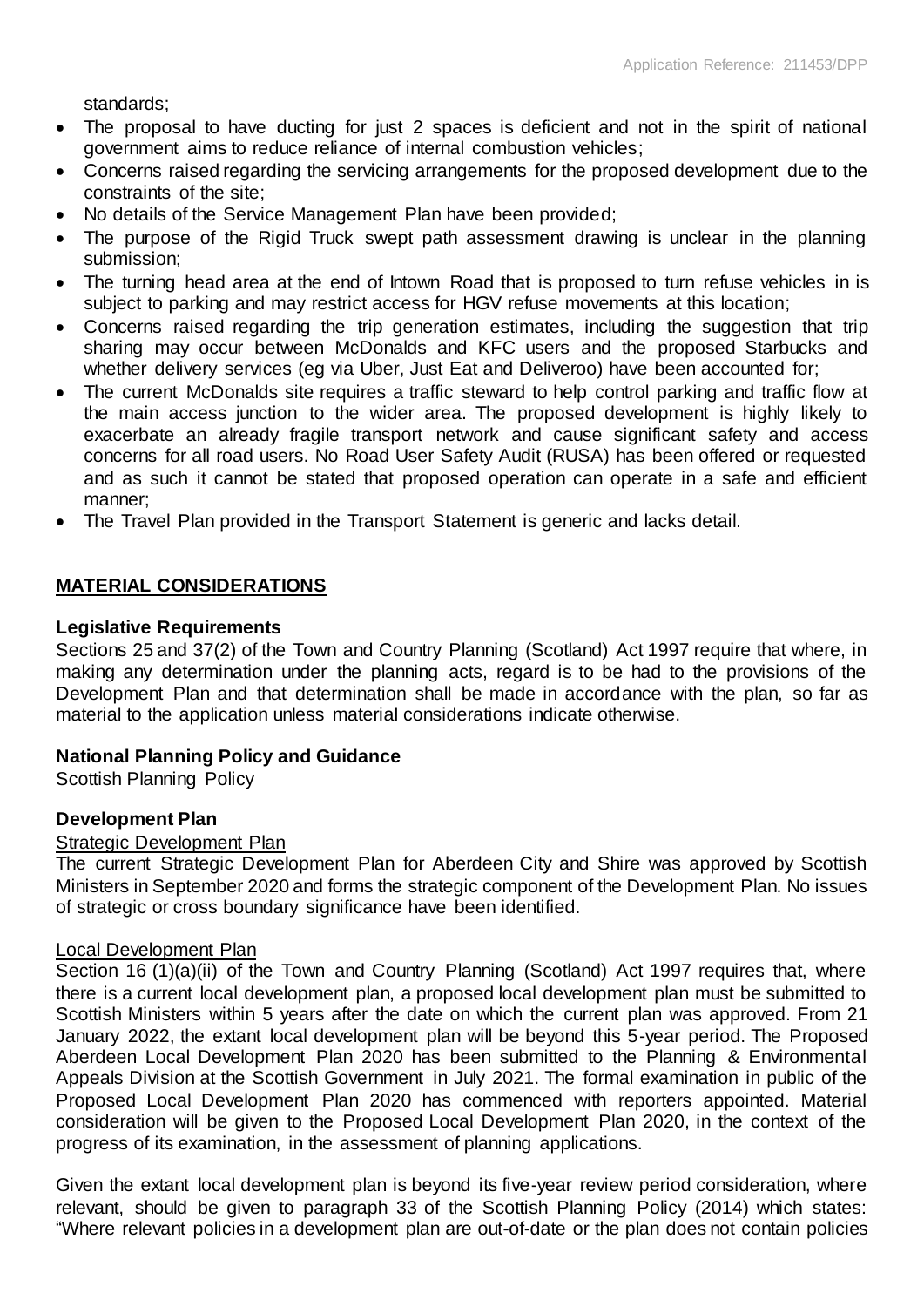relevant to the proposal, then the presumption in favour of development that contributes to sustainable development will be a significant material consideration.

The following policies are relevant –

Policy B1 - Business and Industrial Land Policy B6 - Pipelines, Major Hazards and Explosive Storage Sites Policy D1 - Quality Placemaking by Design Policy T2 - Managing the Transport Impact of Development Policy T3 - Sustainable and Active Travel Policy NC5 - Out of Centre Proposals Policy R6 - Waste Management Requirements for New Development Policy R7 - Low & Zero Carbon Buildings, and Water Efficiency Policy NE6 - Flooding, Drainage & Water Quality

#### **Supplementary Guidance (SG)**

Transport and Accessibility

#### **Proposed Aberdeen Local Development Plan (2020)**

The Proposed Aberdeen Local Development Plan (Proposed ALDP) was approved at the Council meeting of 2 March 2020. A period of representation in public was undertaken from May to August 2020 and the Proposed ALDP has since been submitted to the Scottish Government Planning and Environmental Appeals Division for Examination in Public. The Proposed ALDP constitutes the Council's settled view as to what the final content of the next adopted ALDP should be and is now a material consideration in the determination of planning applications. The Aberdeen Local Development Plan 2017 will continue to be the primary document against which applications are considered. The exact weight to be given to matters contained in the Proposed ALDP (including individual policies) in relation to specific applications will depend on whether –

- such matters have or have not received representations as a result of the period of representations in public for the Proposed ALDP;
- the level of representations received in relation to relevant components of the Proposed ALDP and their relevance of these matters to the application under consideration.

The foregoing can only be assessed on a case-by-case basis. The following policies of the Proposed ALDP are of relevance in the assessment of this planning application -

Policy B1 - Business and Industrial Policy B6 - Pipelines, Major Hazards & Explosive Storage Sites Policy D1 - Quality Placemaking Policy D2 - Amenity Policy NE4 - Our Water Environment Policy T2 - Sustainable Transport Policy T3 - Parking Policy R5 - Waste Management Requirement in New Development Policy R6 - Low and Zero Carbon Buildings, and Water Efficiency Policy VC3 - Network of Centres Policy VC9 - Out-of-Centre Proposals

### **EVALUATION**

#### **Principle of Development**

The application site is zoned under Policy B1 (Business and Industrial Land) of the Aberdeen City Local Development Plan. Policy B1 states that *"Land zoned for business and industrial uses shall*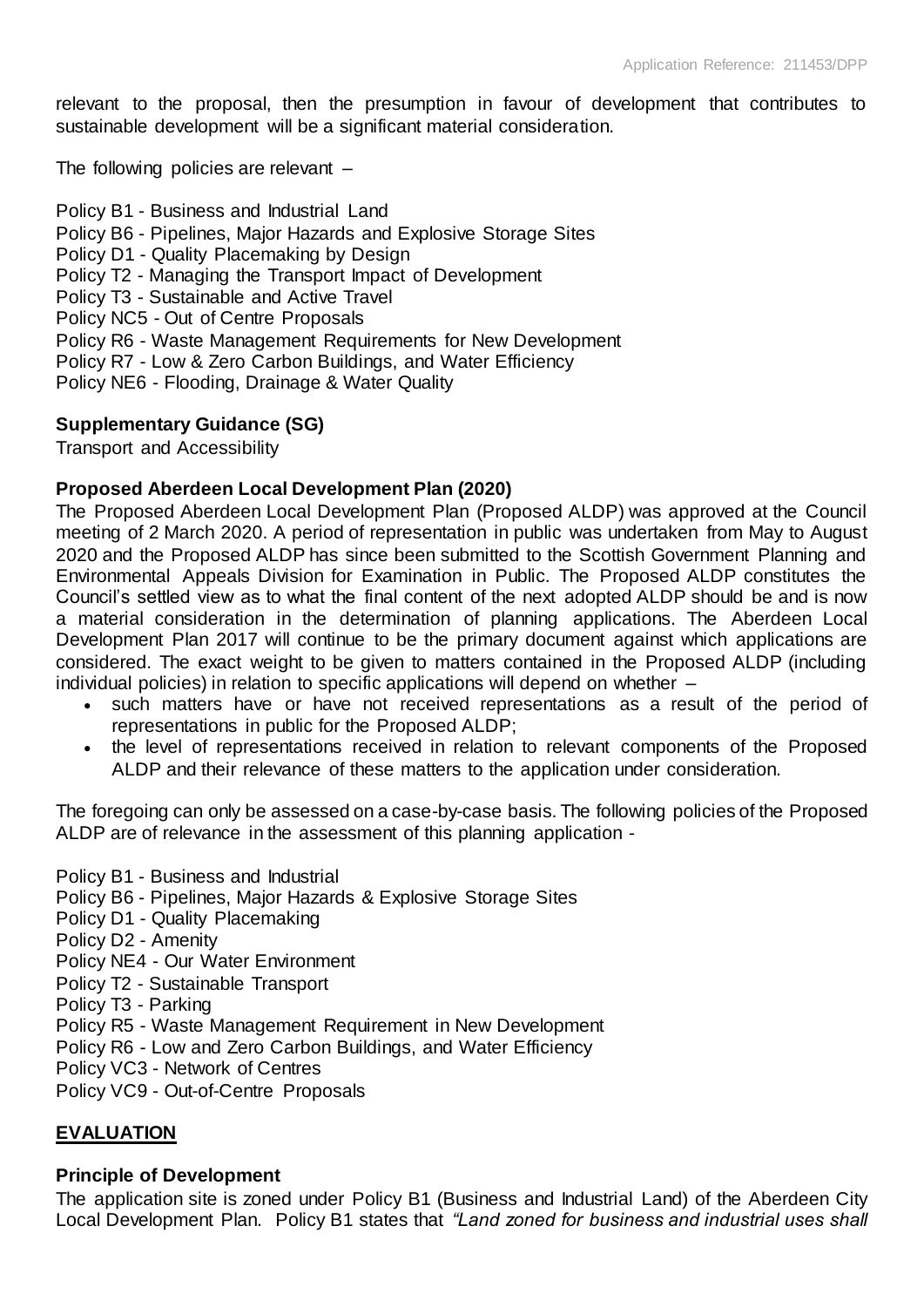*be retained for Class 4 (Business), Class 5 (General Industrial) and Class 6 (Storage and Distribution) uses and safeguarded from other conflicting development types."* The policy does outline that "*facilities that directly support business and industrial uses may be permitted where they enhance the attraction and sustainability of the city's business and industrial land*. *Such facilities should be aimed primarily at meeting the needs of businesses and employees within the business and industrial area."*

The proposed use as a coffee shop and associated drive-thru does not fall within any of the above classes, and as such it must be evaluated against the latter of the above principles. Whilst accepting that people working within the Bridge of Don Industrial Estate would likely use the facility, taking into account the drive-thru aspect of the proposal and the location of the site, where it is directly accessed and particularly visible from the A956 Ellon Road dual carriageway, then it is also apparent that the nature of development which is being proposed in this instance is such that it will attract a customer base from an area beyond that of the business and industrial park within which it lies.

It is accepted that supporting facilities can attract trade from outwith the area within which a business and industrial park operates. In this instance the elevated position of the proposed coffee shop and drive-thru and its resulting visual prominence to motorists from the Ellon Road dual carriageway, when combined with the predominant vehicular focus of the proposal, including indirect access from the dual carriageway; a drive-thru facility; and the maximum standard of car-parking provision being sought for the site; is such that the proposed development would undoubtedly result in a use which would clearly attract passing trade from vehicular users of the main arterial route as well as serving the needs of businesses and employees located within the Bridge of Don Industrial Estate.

The potential focus of the customer base of the proposed development extending beyond the Industrial Estate and therefore not being aimed primarily at meeting the needs of businesses and employees within the business and industrial area is also evidenced by the intended 24 hour operation of the facility. The planning statement submitted in support of the proposal refers to "*the large local walking catchment, both of business park users and local residential areas".* The statement also identifies the potential for further increasing the customer base for the coffee shop and drive-thru with several hundred new homes having recently been granted planning permission on the oppostie side of Ellon Road and to the north of the site. The proposed development does not specifically address the criteria which allows for an exception to the primary policy and as such the proposal represents a departure from the Local Development Plan on the basis that it does not comply with the requirements of Policy B1 (Business and Industrial Land).

Taking the above into account it is therefore necessary to consider whether there are any material planning considerations that would in this instance justify the granting of planning permission as a departure from the adopted Local Development Plan.

In this regard it is of particular relevance to note that the application site formed part of a wider site which operated as a car showroom/garage until becoming vacant in 2009 and subsequently cleared in 2013 when buildings associated with the car showroom/garage use were demolished. Throughout this period of some 12 years the site has been actively marketed and whilst consent was granted in November 2017 for a fast food drive-thru within the southern part of the site, the northern section which extends to an area of 2800m² and relates to this current application under consideration has remained vacant. Despite the continuous and active marketing of the application site which has taken place, as confirmed and detailed by the agents on behalf of the applicant, there has been no interest forthcoming in the site for industrial/business use. The agent involved in the marketing of the site has advised that the marketing campaign has evolved with the ever-changing Aberdeen property market and economic conditions including an updated brochure and agency board as recently as January 2021, following the previous refusal in June 2020 of application ref 191277/DPP for a coffee shop with 'drive-thru' on the same site, but with no serious interest other than from the current applicant. So, notwithstanding the active marketing of the site, it has now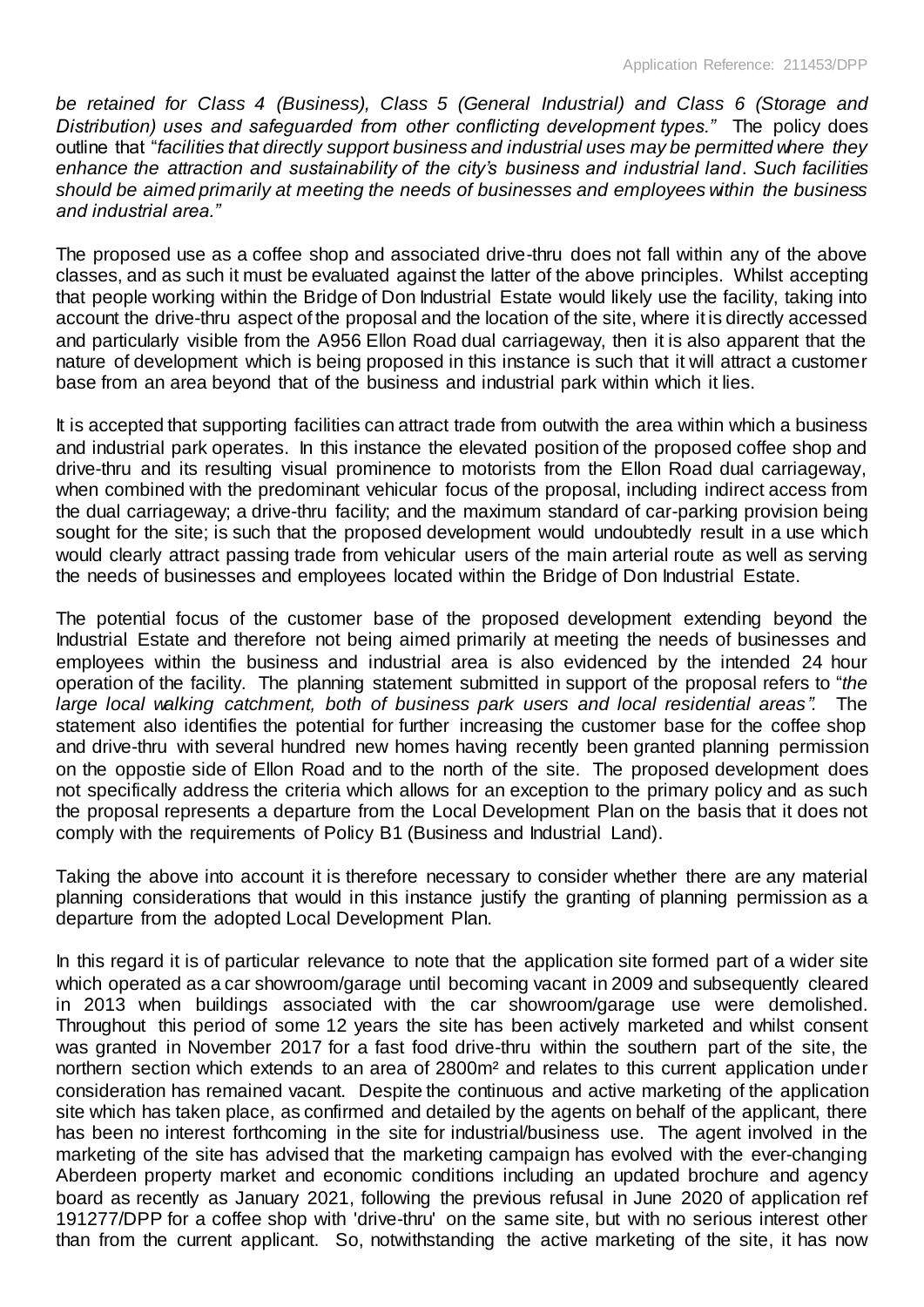remained vacant for a lengthy period of time and with what would certainly appear to be limited potential for this relatively compact site being redeveloped for a new Class 4/5/6 use.

Consideration has been given as to whether the proposed use of the site as a coffee-shop with drive-thru would cause conflict with existing uses within the surrounding area, given its business and industrial zoning. The immediate context of the site is an existing fast food drive-thru immediately to the south of the site (KFC) and to the south of that and across Broadfold Road, a further fast food drive-thru (McDonalds). To the west is an industrial building with vehicle access and yard areas located along its eastern boundary and adjacent to the western boundary of the application site, whilst to the north and across Intown Road is the site occupied by BOC as a distribution hub with office buildings and yard space located adjacent to its southern boundary. It is not considered that the erection of a coffee shop and drive-thru within the application site which is located on the periphery of the Bridge of Don Industrial Estate and currently lies derelict would adversely affect the existing amenity of those neighbouring sites or those within the wider industrial estate to any significant degree.

Taking all of the above into account it would appear appropriate and legitimate in this instance to consider the proposed alternative use for the site on the basis that there are sufficient material considerations allowing for a departure from its business and industrial zoning. An assessment of the proposed development under all remaining relevant policy is set out below.

#### **Sequential Approach**

The Aberdeen City Local Development Plan and Scottish Planning Policy both recognise and prioritise the importance of identified town centres by requiring that all significant footfall generating uses are located in accordance with a sequential 'town centre first' approach. The Planning Statement submitted in support of the application argues that "*The proposed coffee shop with drivethru is not considered to be a significant footfall generating use. This has been the view of the Planning Authority in relation to other drive-thru coffee shops approved and now operational in out of town locations on land allocated for business use*". With this in mind and in terms of assessing the proposed development against Policy NC5 (Out of Centre Proposals), whilst also noting that each application is determined on its own merits, in this instance it is acknowledged that in considering similar proposals relating to coffee shop drive-thrus but with more extensive floor areas than currently being proposed as part of this application, it has previously been accepted that such facilities did not fall within the remit of significant footfall developments.

As outlined above, it is recognised that the proposed coffee shop and drive-thru would attract customers from beyond the Bridge of Don Industrial Estate, considering its location adjacent to the Ellon Road dual carriageway, however beyond that and bearing in mind the relatively limited scale of the facility (190m²) its operation would likely be focussed largely on the surrounding local area, given that a number of similar coffee shops with drive-thrus are already established across the wider city, including within existing town centres as well as within similar business and industrial settings such as this. It is not apparent that there would be other sites within the surrounding area which could readily accommodate the format of development proposal which is being sought here, whilst also providing the access opportunities afforded by this site, which includes ease of access for pedestrians and cyclists, and for those travelling by public transport. With bus stops on both sides of Ellon Road at a distance of between 160 and 270 metres from the site, and a shared footway/cycleway on the northbound side of the A956, there is an acceptable range of travel options available for accessing the site, albeit access to the proposed drive-thru coffee shop is likely to be predominantly by private car and such access would almost certainly be less car dependant if the coffee shop were located within a city centre or other centre location.

The planning statement confirms that the rationale behind the proposal is that *"the site is located on the edge of an existing industrial estate, is not of an appropriate size or quality to accommodate a viable level of Class 4, 5 or 6 use, and that the marketing that has taken place over the past 10*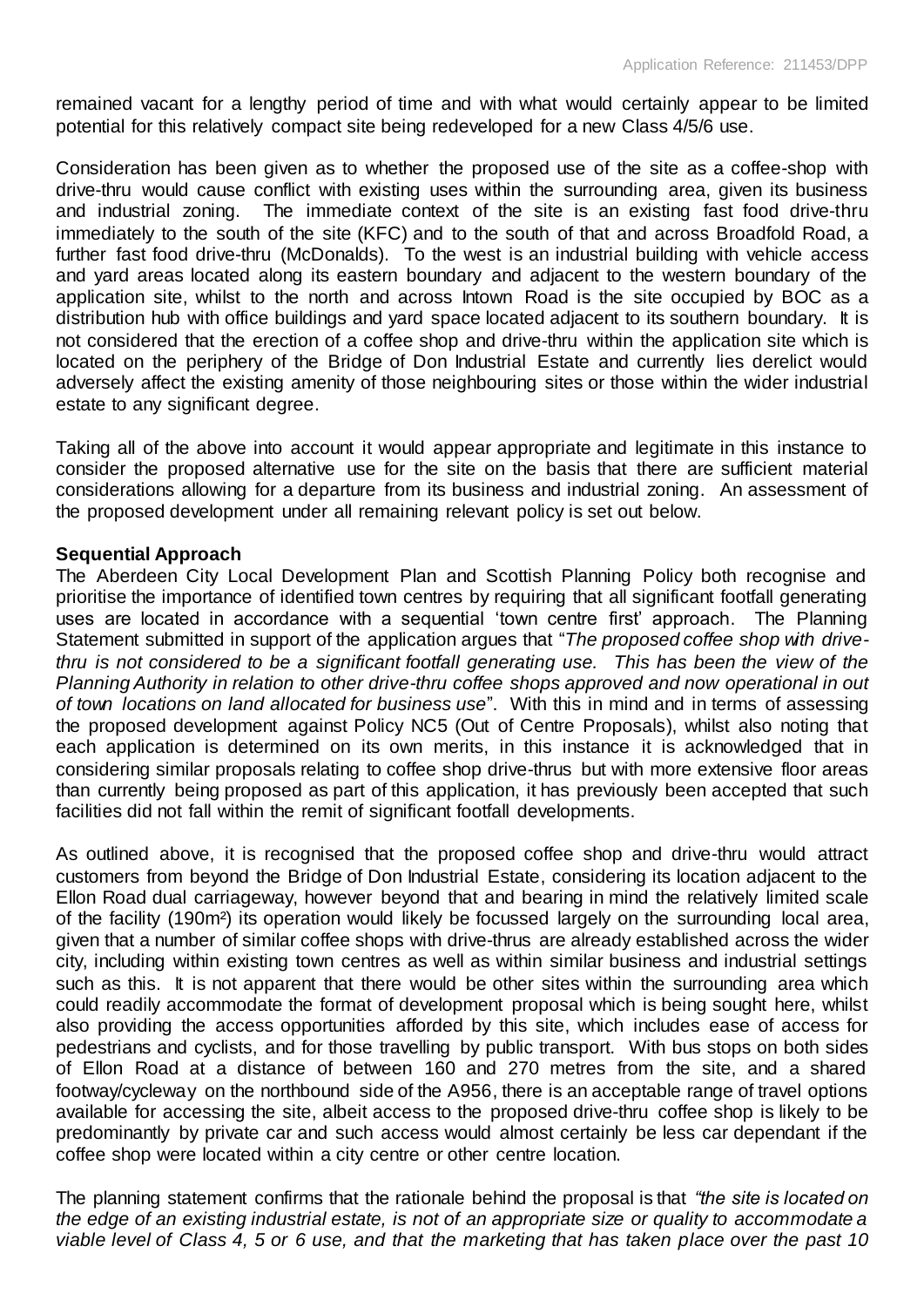*years demonstrates that this is not a viable use. A supporting letter from the marketing agent confirms that there is no demand for this type of site in this location from business or industrial users, and notes there is an oversupply. The proposal presents an opportunity to introduce a mix of uses to enhance the amenity of nearby businesses, as well as passing trade, without impacting upon the nature of the industrial estate area."*

SPP requires planning authorities to show flexibility in responding to changing economic circumstances and allow the realisation of new business and employment opportunities, with this flexibility balanced against allowing development in inappropriate locations. It is maintained that the site is not of an acceptable size or quality for a business or industrial use, and that would appear to be borne out by the extended period that it has lain vacant despite the ongoing marketing of the site during that time.

The proposal would see the introduction of a 3<sup>rd</sup> drive-thru facility within a radius of less than 100 metres along a stretch of road directly accessed off Ellon Road, and to a site which lies on the eastern periphery of the Bridge of Don Industrial Estate. The proposed coffee shop and drive-thru could potentially be in competition with similar existing uses in designated centres and there could therefore be some impact on those existing facilities due to divergence of trade. It is noted that the site is accessible by pedestrians and cyclists, served by a suitably frequent and convenient public transport service, and the proposed use does not raise any significant concerns from an air quality perspective, however by its very nature, whilst not solely dependent, it would nevertheless be largely dependent on access by private car. Taking all of the above into account, and whilst accepting that the proposal may not be deemed to fall strictly within the remit of a significant footfall generating development, when considered against the expectations of Policy NC5 (Out of Centre Proposals) of the ALDP, there is a degree of tension.

## **Design, Siting and Scale**

Policy D1 (Quality Placemaking by Design) of the ALDP requires all development to ensure high standards of design and to have a strong and distinctive sense of place as a result of context appraisal, detailed planning, quality architecture, craftsmanship and materials. It is acknowledged that not all development will be of a scale that makes a significant placemaking impact, but that good design and detail does add to the attractiveness of the built environment.

It is considered that the design, scale and positioning of the proposed development and associated landscaping is appropriate in this instance. The resulting visual impact of the single storey, flat roofed building would be acceptable within the context of the site and the surrounding area. Its design and material finish would largely conform with that of similar drive-thru developments within the city, including those neighbouring the site, and would have no adverse impact on the character or amenity of the area.

The proposal is considered to be suitably compliant with the requirements of Policy D1 of the Aberdeen City Local Development Plan.

## **Traffic Impacts, Access Arrangements and Car Parking**

Policy T2 (Managing the Transport Impact of Development) of the ALDP states that "new development must demonstrate that sufficient measures have been taken to minimise traffic generated and to maximise opportunities for sustainable and active travel" whilst Policy T3 (Sustainable and Active Travel) states that "new development must be accessible by a range of transport modes with an emphasis on active and sustainable transport".

A Transport Assessment, Service & Travel Management Plan and Swept Path Analysis were included in the submission in support of the proposed development. ACC Roads DM team assessed the proposal and provided comment, including on the information contained within these supporting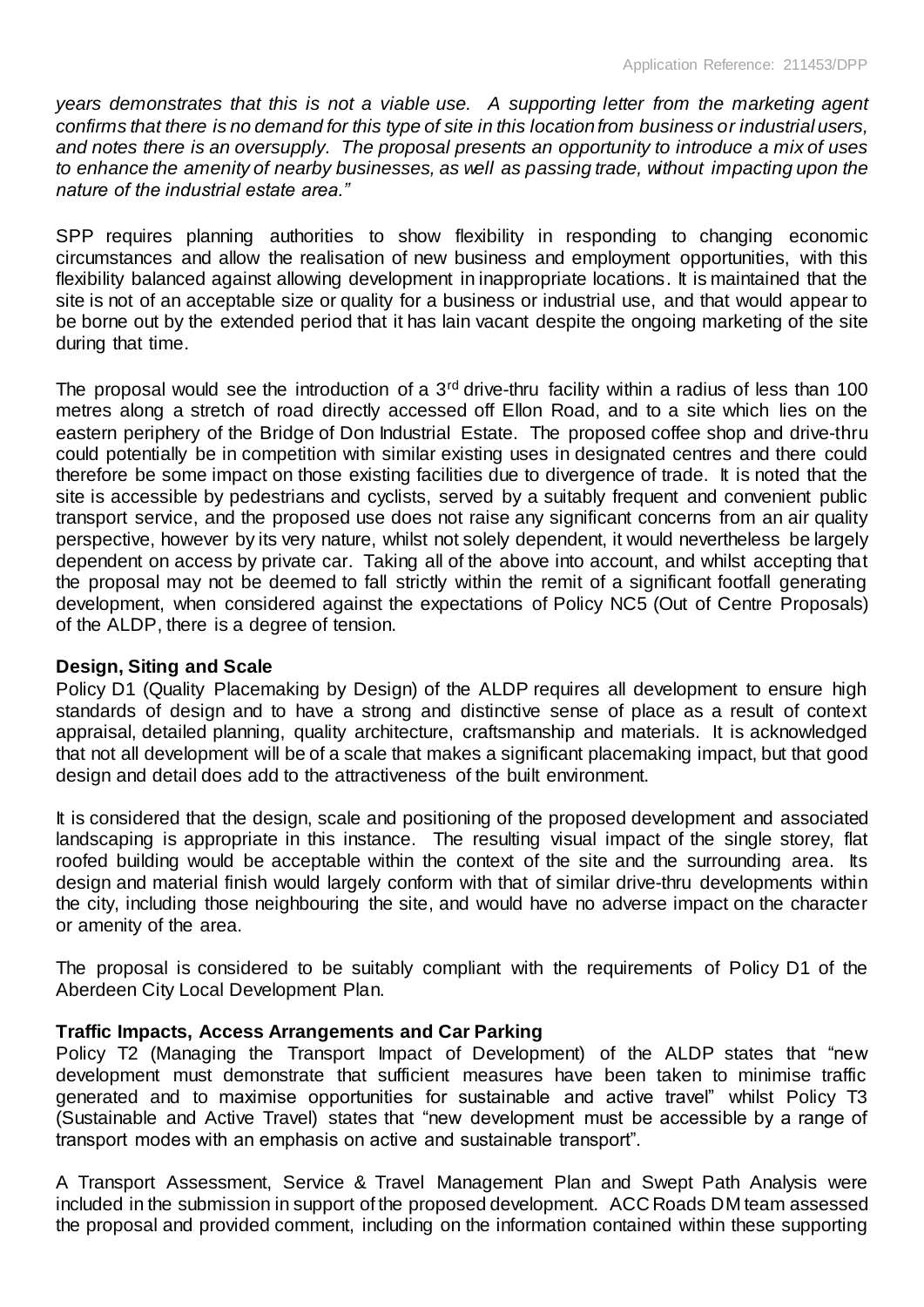documents. The proposed site layout was considered acceptable, providing appropriate connection between the site and the existing external network for pedestrians and cyclists, including the provision of dropped kerb crossings and priority within the site for crossing a vehicular lane. A new road access off Intown Road is proposed along the eastern boundary of the site, adjacent to its south-eastern corner.

The revised site layout includes an acceptable level of car, motorcycle and cycle parking for this type of use. A total of 9 cycle parking spaces are proposed on site, which exceeds the 5 required under current cycle parking standards, as outlined within the Council's Supplementary Guidance on Transport and Accessibility, thereby suitably encouraging sustainable travel to the site for both customers and staff, with 5 of the 9 spaces identified as secure cycle lockers, and all cycle parking provision deemed to be suitably located within the site. 2 motorcycle parking bays are proposed, along with a total of 22 car parking spaces, of which 3 are for disabled users and of the remaining 19 spaces, 2 are identified for passive EV charging. Whilst acknowledging that there may be a degree of ambiguity within the Council's Transport and Accessibility SG on how the level of car parking spaces for a site is calculated based on the maximum standards when considering the proportion to be allocated for disabled users, the ACC Roads DM team is entirely satisfied that the total no. of car parking spaces proposed for the site is appropriate. A condition has been applied which requires submission of details on the EV charging stations for approval and for the approved stations to be installed prior to the coffee shop and drive thru facility operating. The site lies within an acceptable distance of bus stops, located on Ellon Road, and as such is considered suitably accessible by public transport. Conditions have also been applied to ensure delivery of the short/long stay cycle parking on site and for a Travel Plan to be implemented, with details to be submitted and agreed by the planning authority, again with a view to encouraging active and sustainable modes of travel in association with the site.

Under the former proposal for a coffee shop and drive-thru at this site ACC Roads DM team provided comment on the proposed servicing of the site and raised concerns relating to the potential for conflict between service vehicles manoeuvering within the site and customer parking, based on the original car parking layout. As a result of those concerns the internal layout of the site was revised to allow for the proposed level of car, motorcycle and cycle parking to be delivered, and amendments made to the site junction onto Intown Road with a view to restricting access to small delivery vehicles. This current proposal has accommodated the same junction modification thus ensuring a limit on the size of service vehicles accessing the site and the Roads DM team has confirmed that it is satisfied that the swept path analysis submitted suitably evidences and supports this arrangement.

Taking into account the aformentioned junction modification which will limit servicing of the site to small delivery vehicles it has been acknowledged and accepted by ACC Roads DM that refuse vehicles will not access the site and an area for bin storage is proposed along the northern boundary of the site with access for collection by refuse vehicles from Intown Road. The Roads DM team has confirmed it is satisfied with the arrangements for refuse storage and collection as proposed and that the road layout along Intown Road is suitable to accommodate access by refuse vehicles.

Bridge of Don Community Council has objected to the proposal, with concerns raised regarding the impact of the proposed development on the local road network including traffic build up at the Ellon Road/Broadfold Road and Intown Road junctions. There is concern that the introduction of a further drive-thru outlet in the area would result in additional traffic and increased pressures on the network. The Community Council commented that the traffic surveys provided in support of the application which demonstrate the upgraded Ellon Road/Broadfold Road/Intown Road junction as operating within capacity were undertaken when the local road network was very quiet due to COVID restrictions and should have been carried out at peak times. The Community Council also raised safety concerns relating to the proposed development, with the anticipated volume of customers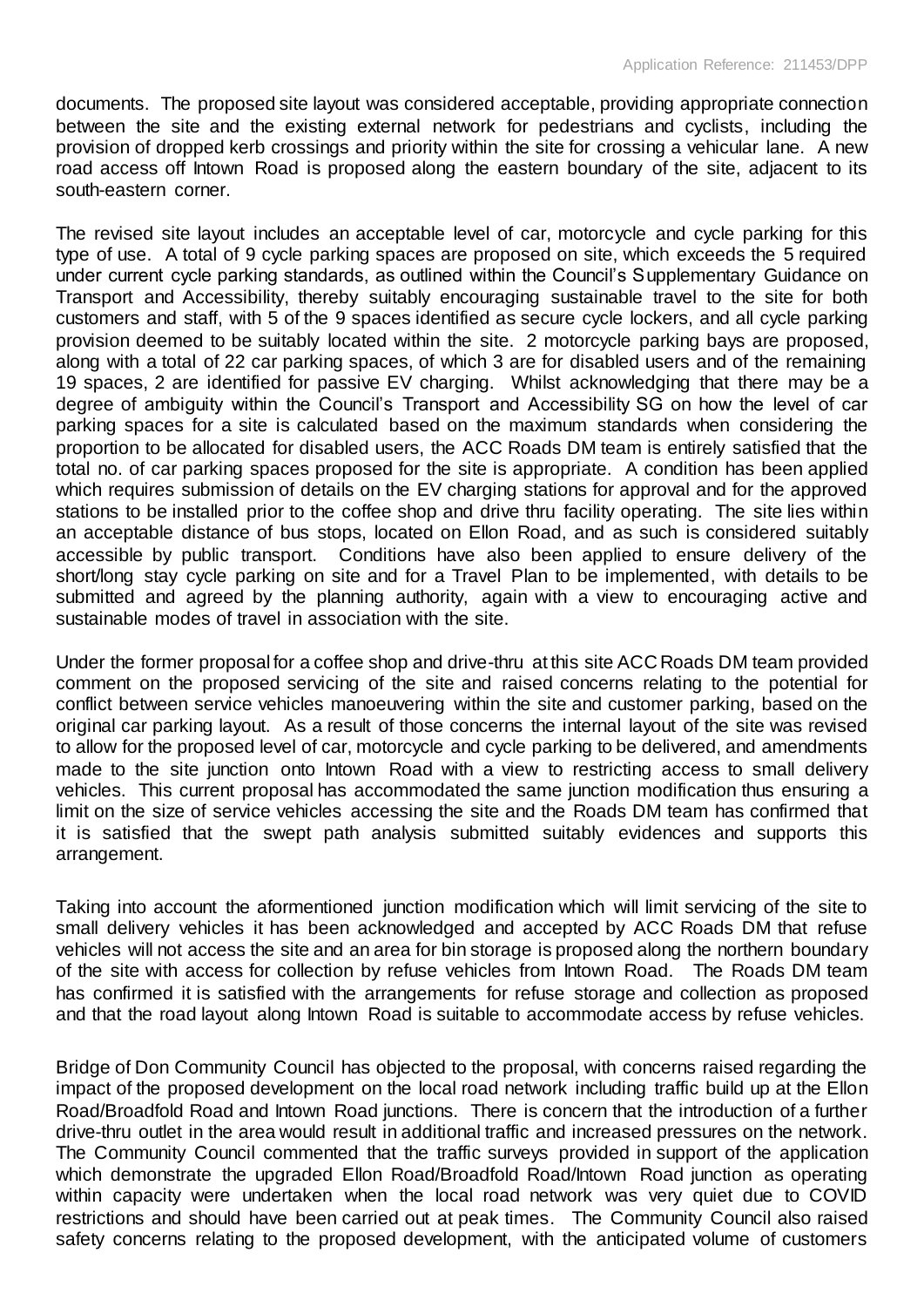and associated traffic from a new coffee shop and drive-thru potentially causing undue traffic backlog and chaos in the surrounding area.

The scope of the Transport Assessment was agreed with ACC Roads DM and the transport surveys were carried out on a Friday and Saturday in May 2021 including at peak periods. The survey findings stated that the Intown Road/Broadfold Road junction would operate within capacity once the proposed coffee-shop drive-thru was in place and identified spare capacity at that junction to accommodate future demand. The findings of these surveys were deemed acceptable by the ACC Roads DM team.

Having fully considered all of the supporting information submitted, including the Servicing and Travel Management Plan and Transport Assessment with all its associated reports (Transport Statement, Addendum Note & Technical Note) and traffic surveys, and based on the proposed site layout, the Roads DM team has confirmed it is satisfied with the findings and has no concerns regarding the proposed development. It should be noted that since the previous proposal for a coffee shop and drive-thru at this site was initially considered and subsequently determined, the consented KFC drive-thru in the adjoining site to the south is now operational with all road upgrades and parking restrictions associated with its operation now implemented, and this has been reflected in the traffic information submitted in support of the current proposal.

Concerns relating to indiscriminate parking along Broadfold Road have been raised in the representations received and the Transport Assessment has highlighted that such concerns relate primarily to the operation of the McDonalds drive-thru and advise that a monitoring system has now been introduced, including the use of a traffic steward, to alleviate such issues at peak times. A letter of support from a local resident has stated that they have not witnessed any traffic issues relating to the KFC drive-thru operation, however issues have been raised in representation and by the Bridge of Don Community Council Community with regards ongoing traffic flow problems in the vicinity of the application site. Whilst such issues were apparent in early 2020 when site visits were undertaken by the case officer as part of the evaluation of the previous application and these were clearly identified within the report of handling at that time, such issues have not been witnessed during a number of site visits undertaken by the case officer as part of the evaluation of this current application, despite these visits having been carried out over a period of two months at the end of 2021 and at peaks times, including on week days and at weekends and over lunchtimes and late afternoons/early evenings.

Taking all of the above into account it is considered that the proposal would suitably comply with the requirements of Policy T3 (Sustainable and Active Travel) and Policy T2 (Managing the Transport Impact of Development) of the Aberdeen City Local Development Plan.

#### **Other Technical Matters**

Part of the site falls within a major hazard site consultation zone and as a result the Health and Safety Executive (HSE) were consulted on the proposal. HSE did not advise against the proposed development and the proposal is therefore deemed suitably compliant with Policy B6 (Pipelines, Major Hazards and Explosive Storage Sites) of the ALDP.

Policy R6 (Waste Management Requirements for New Development) of the ALDP requires all new development to provide sufficient space for waste storage. Provision has been made for bin storage to the rear of the facility along the northern boundary of the site, with collection from Intown Road. The Council's Waste & Recycling Team raised no objection to the application and advised of the waste management requirements. The Roads DM team advised the proposed waste storage and collection arrangements were acceptable and they were satisfied that an adequate turning head would be available on Intown Road for refuse vehicles. The proposal would therefore be suitably compliant with the above policy.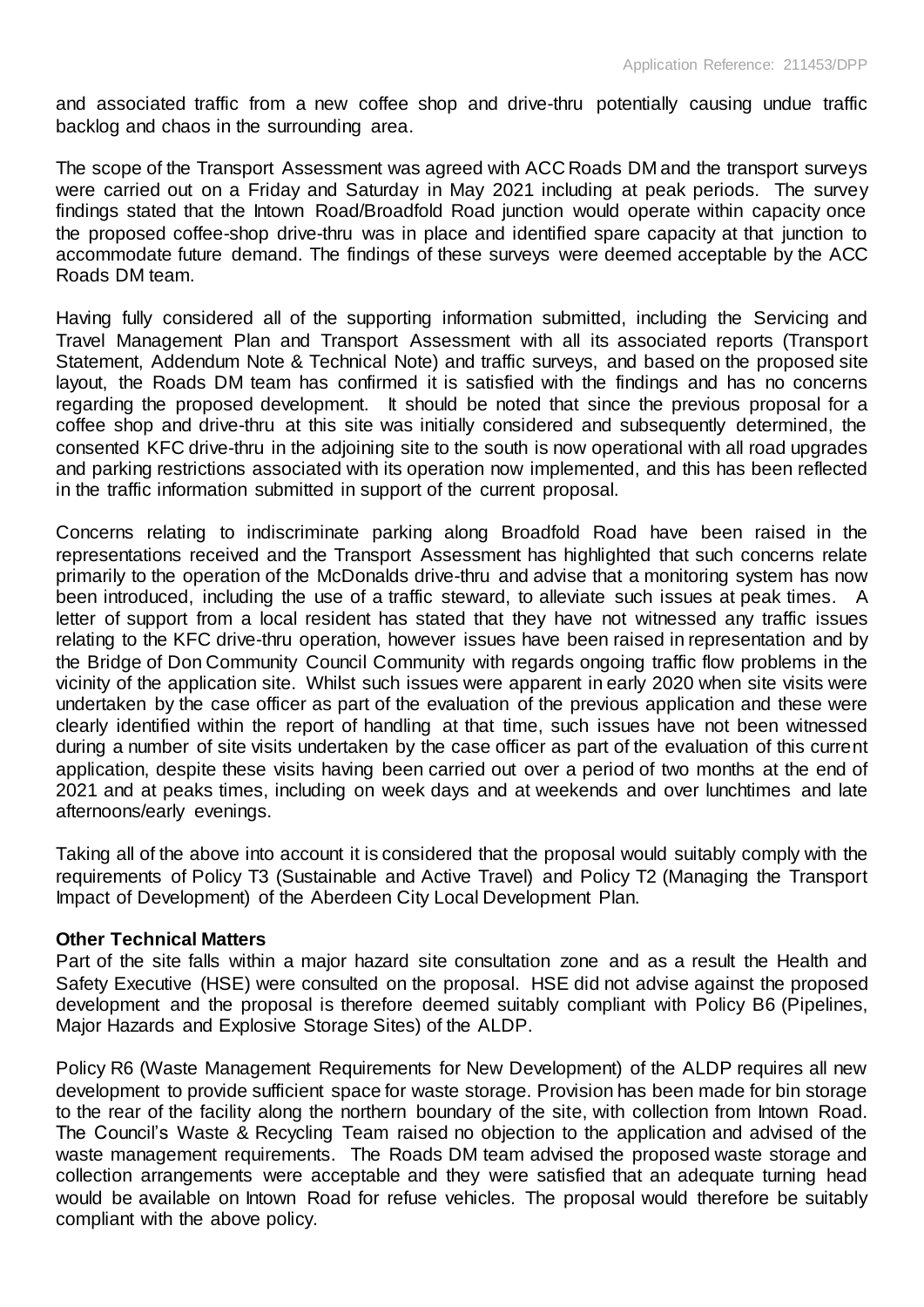A Drainage Impact Assessment (DIA) was submitted in support of the proposed development and included detail on a drainage channel across the site access junction and surface water drainage arrangements for the road and car parking runoff. The DIA also provided appropriate pollution mitigation indices. The Roads DM team confirmed they had no concerns with the proposed drainage arrangements. The proposal would therefore be suitably compliant with Policy NE6 (Flooding, Drainage and Water Quality) of the ALDP.

All new buildings must meet at least 20% of the building regulations carbon dioxide emissions reduction target applicable at the time of application through the installation of law and zero carbon generating technology. Whilst no details have been submitted in this regard, this matter can be controlled by means of an appropriate planning condition in order to ensure compliance with Policy R7 (Low and Zero Carbon Buildings, and Water Efficiency) of the ALDP.

### **Matters raised in letters of objection**

The matters raised in letters of objection as summarised at the start of this Committee Report have been addressed in the evaluation above.

### **Proposed Aberdeen Local Development Plan**

In relation to this particular application, the policies in the Proposed Aberdeen Local Development Plan 2020 (PALDP) substantively reiterate those in the adopted Local Development Plan and the proposal is acceptable in terms of both Plans for the reasons previously given.

### **RECOMMENDATION**

Approve Conditionally

## **REASON FOR RECOMMENDATION**

It is acknowledged that the proposed development fails to comply with the requirements of Policy B1 (Business and Industrial Land) of the Aberdeen City Local Development Plan in as far as it does not constitute a business or industrial use, nor could it be considered as being aimed primarily at meeting the needs of the existing businesses and employees of the Bridge of Don Industrial Estate. However, it is also accepted that despite continuous and active marketing of this brownfield site since it became vacant in 2009, there has been no interest forthcoming in the site, which lies on the periphery of the Industrial Estate, for industrial or business use.

It has therefore been deemed appropriate and legitimate in this instance to consider the proposed alternative use for this site, thereby allowing for a departure from its business and industrial zoning. This would accord with the expectations of SPP which requires planning authorities to show flexibility in responding to changing economic circumstances and allow the realisation of new business and employment opportunities, with this flexibility balanced against allowing development in inappropriate locations. It is maintained that the site is not of an acceptable size or quality for a business or industrial use, and that would appear to be borne out by the extended period that it has lain vacant despite the ongoing marketing of the site during that time.

Due to the limited scale of development being sought in this instance the proposal would not clearly fall within the remit of a significant footfall generating development, however it should nevertheless be acknowledged that the proposed coffee shop and drive-thru development would potentially be in competition with similar uses in existing designated centres and on the basis that there could therefore be some impact on those existing facilities due to divergence of trade, there is a degree of tension with this proposal when considered against the expectations of Policy NC5 (Out of Centre Proposals) of the Aberdeen City Local Development Plan.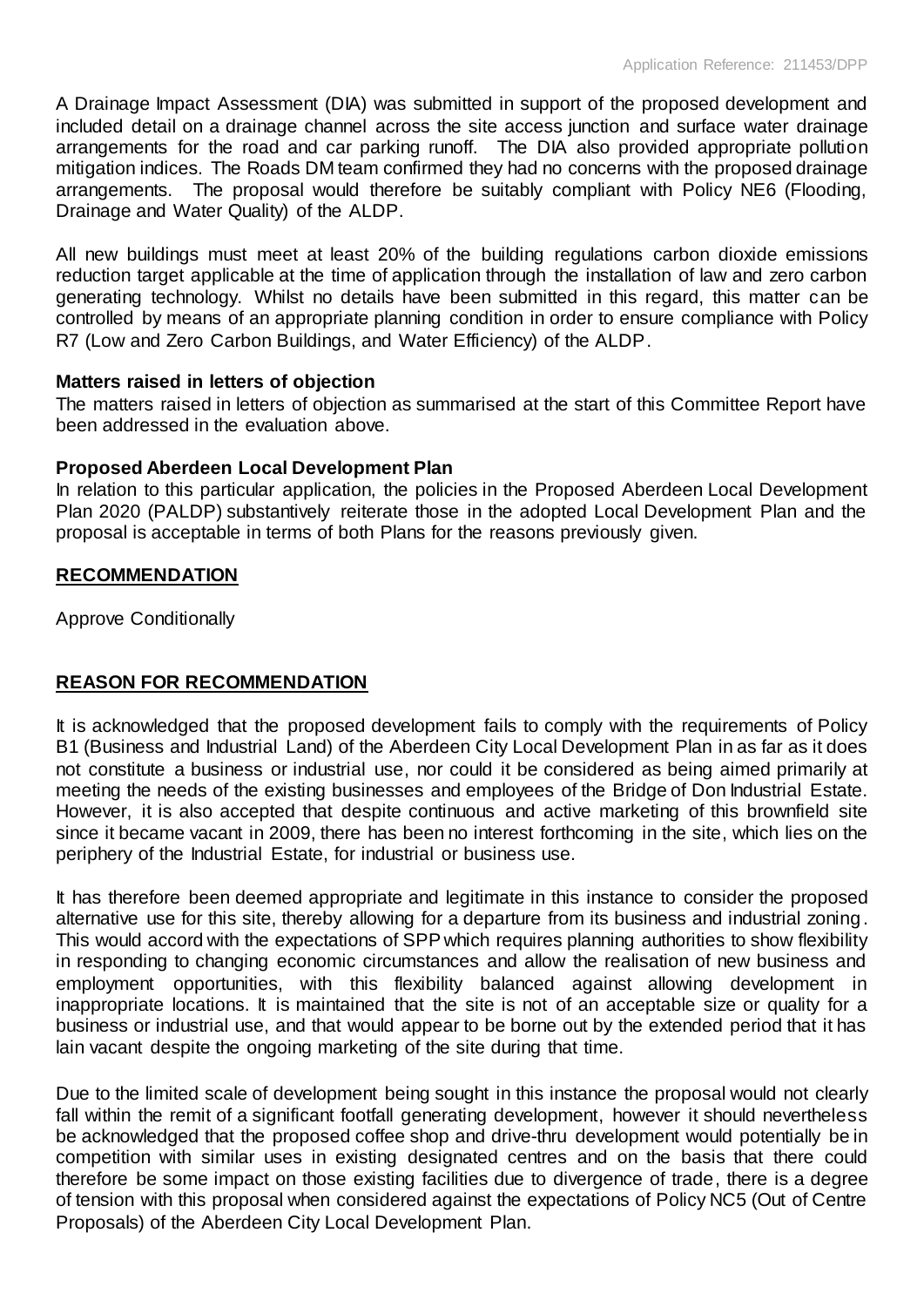It is accepted that the proposed development would serve a wider customer base than that of the surrounding business and industrial area and recognised that this is all the more likely given the location of the site adjacent to a main thoroughfare which provides access in/out of the city. The site is however deemed suitably accessible by a range of means and subject to a number of conditions is capable of encouraging and supporting sustainable travel. An acceptable level of onsite car, motorcycle and cycle parking has been proposed, and it is considered that the local road network is capable of accommodating the trips generated. As such the proposal is considered to accord with the aims of Policy T2 (Managing the Transport Impact of Development) and Policy T3 (Sustainable and Active Travel) of the Aberdeen City Local Development Plan, and the associated 'Transport and Accessibility' Supplementary Guidance.

Taking all of the above into account, and on balance, whilst the proposal is deemed to be a departure from Policy B1 (Business and Industrial Land) and may introduce some tension with the expectations of Policy NC5 (Out of Centre Proposals) of the Aberdeen City Local Development Plan, there are deemed to be sufficient material considerations in this instance to justify such departure. The proposal is of an appropriate design, scale and finish, and is thereby in accordance with Policy D1 (Quality Placemaking by Design) of the Aberdeen City Local Development Plan. The requirements of Policies B6 (Pipelines, Major Hazards and Explosive Storage Sites), R6 (Waste Management Requirements for New Development) and NE6 (Flooding, Drainage and Water Quality) have been suitably addressed, and it is considered that compliance with Policy R7 (Low and Zero Carbon Buildings, and Water Efficiency) of the Aberdeen City Local Development Plan can be controlled by means of an appropriately worded condition. The majority of the policies in the Proposed Aberdeen Local Development Plan (PALDP) 2020 reflect those of the adopted Local Development Plan with which the proposal is in accordance for the reasons noted above. A departure from Policy B1(Business and Industrial Land) can be justified for the reasons outlined above.

## **CONDITIONS**

## **1. CAR PARKING**

That the development hereby approved shall not be brought into use unless the car and motor cycle parking areas hereby granted planning permission have been constructed, laid-out and demarcated in accordance with drawing No. P(00) 003 Rev PO1 (Proposed Site Plan) of the plans hereby approved or such other drawing as may subsequently be submitted and approved in writing by the planning authority. Such areas shall not thereafter be used for any other purpose other than the purpose of the parking of cars and motorcycles ancillary to the development and use thereby granted approval. Reason: In the interests of public safety and the free flow of traffic and to ensure compliance with Policy T2 (Managing the Transport Impact of Development) of the Aberdeen Local Development Plan and the associated 'Transport and Accessibility' Supplementary Guidance.

## **2. ELECTRIC VEHICLE CHARGING POINTS**

That prior to development commencing on site, details of the type of electric vehicle charging stations to be installed in association with the 2 EV car parking spaces identified on drawing No. P(00) 003 Rev PO1 (Proposed Site Plan) have been submitted to and approved in writing by the planning authority, and thereafter the charging stations are installed in accordance with the agreed detail prior to the use hereby approved commencing. Reason: In order to encourage the use of electric vehicles and comply with the Council's 'Transport and Accessibility' Supplementary Guidance.

## **3. CYCLE PARKING (SHORT AND LONG STAY)**

That the development hereby granted planning permission shall not be brought into use unless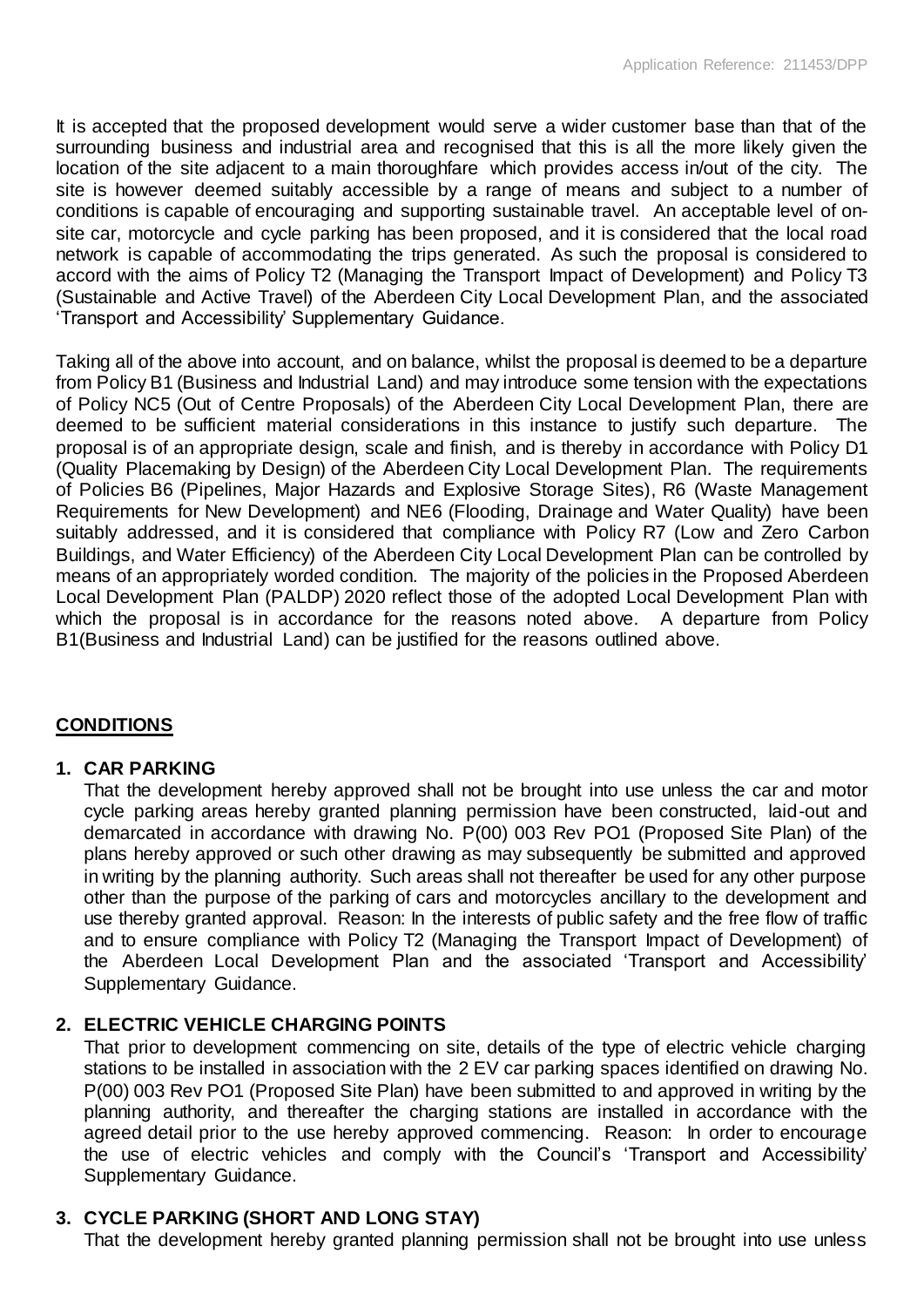the secure cycle storage and parking facilities identified on drawing No. P(00) 003 Rev PO1 (Proposed Site Plan) of the plans hereby approved or such other drawing as may subsequently be submitted and approved in writing by the planning authority have been fully installed and made available for use. Reason: In the interests of encouraging sustainable travel, as required by Policy T3 (Sustainable and Active Travel) of the Aberdeen Local Development Plan.

### **4. TRAVEL PLAN**

That the coffee shop hereby granted planning permission shall not be occupied unless full details of a Staff Travel Plan which includes an overarching aim, outlines sustainable measures to deter the use of the private car, in particular single occupant trips and provides detailed monitoring arrangements, realistic modal share targets and a series of measures to obtain these targets as set out in an Action Plan, are submitted to and agreed in writing by the planning authority and thereafter the Travel Plan is implemented in accordance with the approved details. Reason: In order to encourage the use of alternative and sustainable modes of travel, as required by Policy T3 (Sustainable and Active Travel) of the Aberdeen Local Development Plan.

### **5. LANDSCAPING SCHEME**

That all soft and hard landscaping proposals shall be carried out in accordance with drawing No. 0001 Rev D (Proposed Landscape Layout) and drawing No. 0002 Rev C (Proposed Planting Plan) of the plans hereby approved or such other drawing(s) as may subsequently be submitted and approved in writing by the planning authority, with all planting, seeding and turfing carried out in the first planting season following the completion of the development. Any planting which, within a period of 5 years from the completion of the development, in the opinion of the planning authority is dying, being severely damaged or becoming seriously diseased, shall be replaced by plants of similar size and species to those originally required to be planted. Once provided, all hard landscaping works, including all boundary treatment, shall thereafter be permanently retained. Reason: In the interests of the visual amenity of the area.

## **6. CARBON REDUCTION AND WATER EFFICIENCY**

The building hereby granted planning permission shall not be occupied unless an Energy Statement and Water Efficiency Statement applicable to that building has been submitted to and approved in writing by the planning authority, and thereafter any measures agreed within that submission have been implemented in full.

The Energy Statement shall include the following:

- Full details of the proposed energy efficiency measures and/or renewable technologies to be incorporated into the development; and
- Calculations using the SAP or SBEM methods which demonstrate that the reduction in carbon dioxide emissions rates for the development, arising from the measures proposed, will enable the development to comply with Policy R7 of the Aberdeen Local Development Plan.

The Water Efficiency Statement shall include details of all proposed water saving technologies and techniques, along with evidence that the required BREEAM standard has been achieved.

Reason: To ensure the development complies with the on-site carbon reductions required in Scottish Planning Policy and Policy R7 of the Aberdeen Local Development Plan.

#### **7. RESTRICTED USE**

That no cooking/frying operations or hot food preparation shall be carried out on the premises of the coffee shop hereby approved other than the re-heating of pre-cooked produce by means of a microwave oven. Reason: In the interests of the amenity of the surrounding area and in the absence of a suitable commercial Local Extract Ventilation (LEV system), the premises are